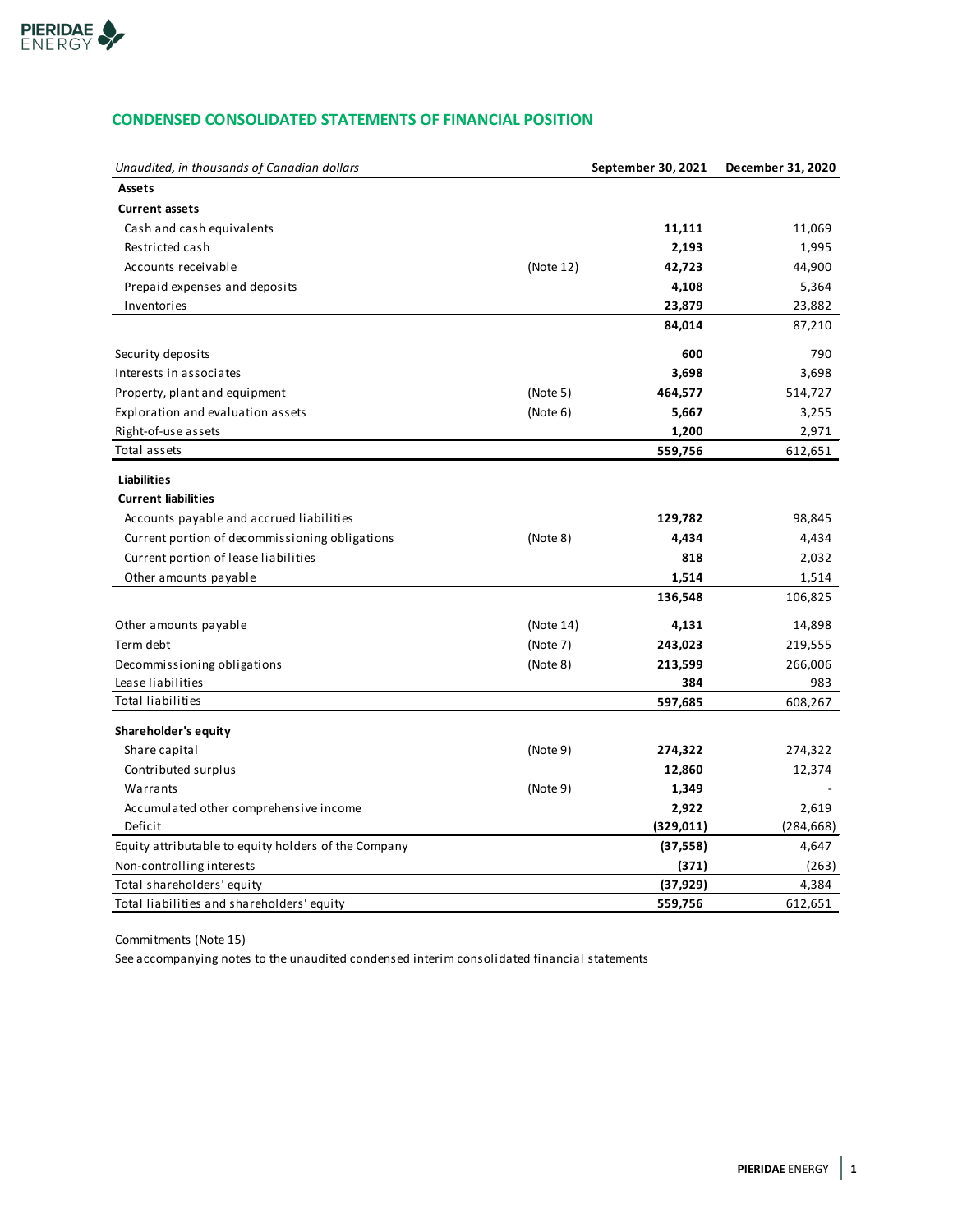

# **CONDENSED CONSOLIDATED STATEMENTS OF LOSS AND COMPREHENSIVE LOSS**

|                                                                       |           |           |           | Three months ended September 30, Nine months ended September 30, |           |
|-----------------------------------------------------------------------|-----------|-----------|-----------|------------------------------------------------------------------|-----------|
| Unaudited, in thousands of Canadian dollars, except per share amounts |           | 2021      | 2020      | 2021                                                             | 2020      |
|                                                                       |           |           |           |                                                                  |           |
| Revenue                                                               |           |           |           |                                                                  |           |
| Petroleum and natural gas                                             | (Note 10) | 77,089    | 48,347    | 230,207                                                          | 167,359   |
| Royalties                                                             |           | (6,024)   | (1, 195)  | (13, 718)                                                        | (5,207)   |
|                                                                       |           | 71,065    | 47,152    | 216,489                                                          | 162,152   |
| Other income                                                          |           | 599       | 1,386     | 2,921                                                            | 2,669     |
| Third party processing                                                |           | 3,633     | 6,009     | 12,279                                                           | 19,737    |
|                                                                       |           | 75,297    | 54,547    | 231,689                                                          | 184,558   |
| Realized gain on risk management contracts                            |           |           |           |                                                                  | 12,708    |
| Unrealized gain (loss) on risk management contracts                   |           |           | 7         |                                                                  | (159)     |
|                                                                       |           | 75,297    | 54,554    | 231,689                                                          | 197,107   |
| <b>Expenses</b>                                                       |           |           |           |                                                                  |           |
| Operating                                                             |           | 52,679    | 51,543    | 164,769                                                          | 147,947   |
| Transportation                                                        |           | 4,698     | 3,650     | 13,680                                                           | 11,425    |
| General and administrative                                            |           | 6,750     | 5,855     | 18,362                                                           | 18,542    |
| Development                                                           | (Note 14) | 783       | 2,472     | 4,525                                                            | 10,060    |
| Finance                                                               | (Note 11) | 14,410    | 11,746    | 41,835                                                           | 35,067    |
| Depletion and depreciation                                            | (Note 5)  | 10,634    | 9,057     | 32,466                                                           | 28,561    |
| Share-based compensation                                              |           | 202       | 110       | 486                                                              | 428       |
| Foreign exchange gain (loss)                                          |           | (13)      | (43)      | 17                                                               | (213)     |
| Share of net loss of associates                                       |           |           | 3         |                                                                  | 9         |
| Loss on asset disposition                                             |           |           | 6         |                                                                  | 6         |
|                                                                       |           | 90,143    | 84,399    | 276,140                                                          | 251,832   |
| Net loss before taxes                                                 |           | (14, 846) | (29, 845) | (44, 451)                                                        | (54, 725) |
| Current income tax expense                                            |           |           |           |                                                                  |           |
| Deferred income tax (recovery)/expense                                |           |           |           |                                                                  |           |
| Deferred income tax recovery                                          |           |           |           |                                                                  |           |
| <b>Net loss</b>                                                       |           | (14, 846) | (29, 845) | (44, 451)                                                        | (54, 725) |
| Other comprehensive income, net of income tax                         |           |           |           |                                                                  |           |
| Foreign currency translation gain (loss)                              |           | (205)     | 275       | 303                                                              | (190)     |
| <b>Total comprehensive loss</b>                                       |           | (15,051)  | (29, 570) | (44, 148)                                                        | (54, 915) |
| Net loss attributable to                                              |           |           |           |                                                                  |           |
| Equity holders of the Company                                         |           | (14, 913) | (29, 825) | (44, 343)                                                        | (54, 674) |
| Non-controlling interests                                             |           | 67        | (20)      | (108)                                                            | (51)      |
| Net loss per share attributable to equity holders of the Company      |           |           |           |                                                                  |           |
| <b>Basic</b>                                                          |           | (0.09)    | (0.19)    | (0.28)                                                           | (0.35)    |
| <b>Diluted</b>                                                        |           | (0.09)    | (0.19)    | (0.28)                                                           | (0.35)    |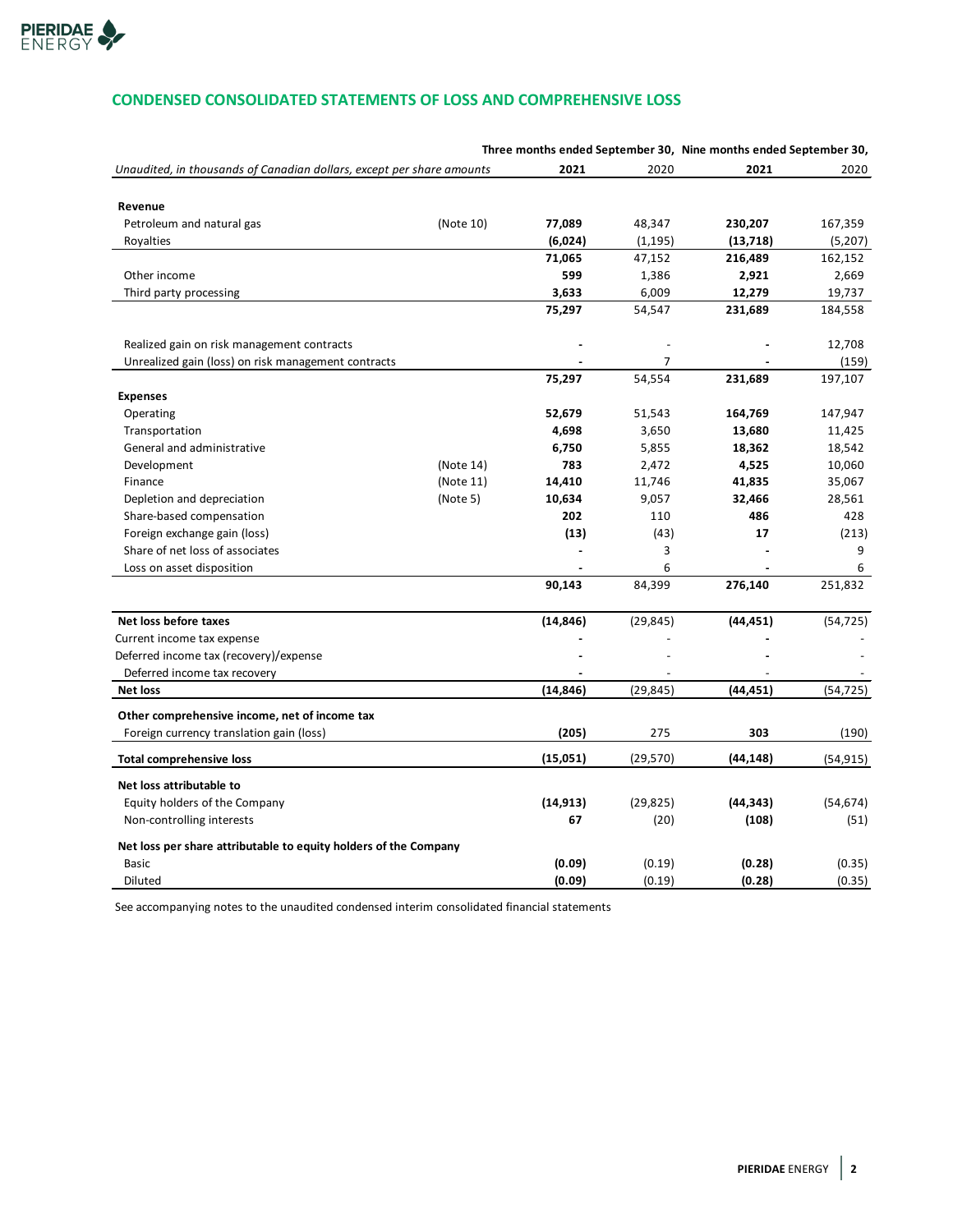

# **CONDENSED CONSOLIDATED STATEMENTS OF CHANGES IN EQUITY**

|                                                        |                      |             |                          |                          | <b>Accumulated Other</b> | <b>Total Equity</b>                | Non-                     |                               |
|--------------------------------------------------------|----------------------|-------------|--------------------------|--------------------------|--------------------------|------------------------------------|--------------------------|-------------------------------|
|                                                        |                      | Contributed |                          |                          | Comprehensive            | <b>Attributable to Controlling</b> |                          |                               |
| Unaudited, in thousands of Canadian dollars            | <b>Share Capital</b> |             | Surplus Warrants         | <b>Deficit</b>           | Income (Loss)            | <b>Equity Holders</b>              |                          | <b>Interests Total Equity</b> |
| As at December 31, 2019                                | 274,799              | 10,458      | 933                      | (184, 076)               | 2,363                    | 104.477                            | (162)                    | 104,315                       |
| Share-based compensation                               | 64                   | 428         | $\overline{\phantom{0}}$ | $\overline{\phantom{0}}$ | $\overline{\phantom{0}}$ | 492                                | $\overline{\phantom{a}}$ | 492                           |
| Expiry of warrants                                     |                      | 489         | (489)                    |                          |                          |                                    |                          |                               |
| Net loss attributable to equity holders of the Company |                      |             | $\overline{\phantom{a}}$ | (54, 674)                | (190)                    | (54, 864)                          | (51)                     | (54, 915)                     |
| As at September, 30 2020<br>(Note 9)                   | 274,863              | 11,375      | 444                      | (238, 750)               | 2,173                    | 50,105                             | (213)                    | 49,892                        |
|                                                        |                      |             |                          |                          |                          |                                    |                          |                               |
| As at December 31, 2020                                | 274,322              | 12,374      | $\overline{\phantom{a}}$ | (284, 668)               | 2,619                    | 4,647                              | (263)                    | 4,384                         |
| Share-based compensation                               |                      | 486         | $\overline{\phantom{0}}$ |                          |                          | 486                                | $\overline{\phantom{a}}$ | 486                           |
| Issuance of warrants                                   |                      | ۰.          | 1,349                    |                          | ۰                        | 1,349                              | ۰                        | 1,349                         |
| Net loss attributable to equity holders of the Company |                      |             | $\overline{\phantom{a}}$ | (44, 343)                | 303                      | (44,040)                           | (108)                    | (44, 148)                     |
| As at September 30, 2021<br>(Note 9)                   | 274,322              | 12,860      | 1,349                    | (329, 011)               | 2,922                    | (37, 558)                          | (371)                    | (37, 929)                     |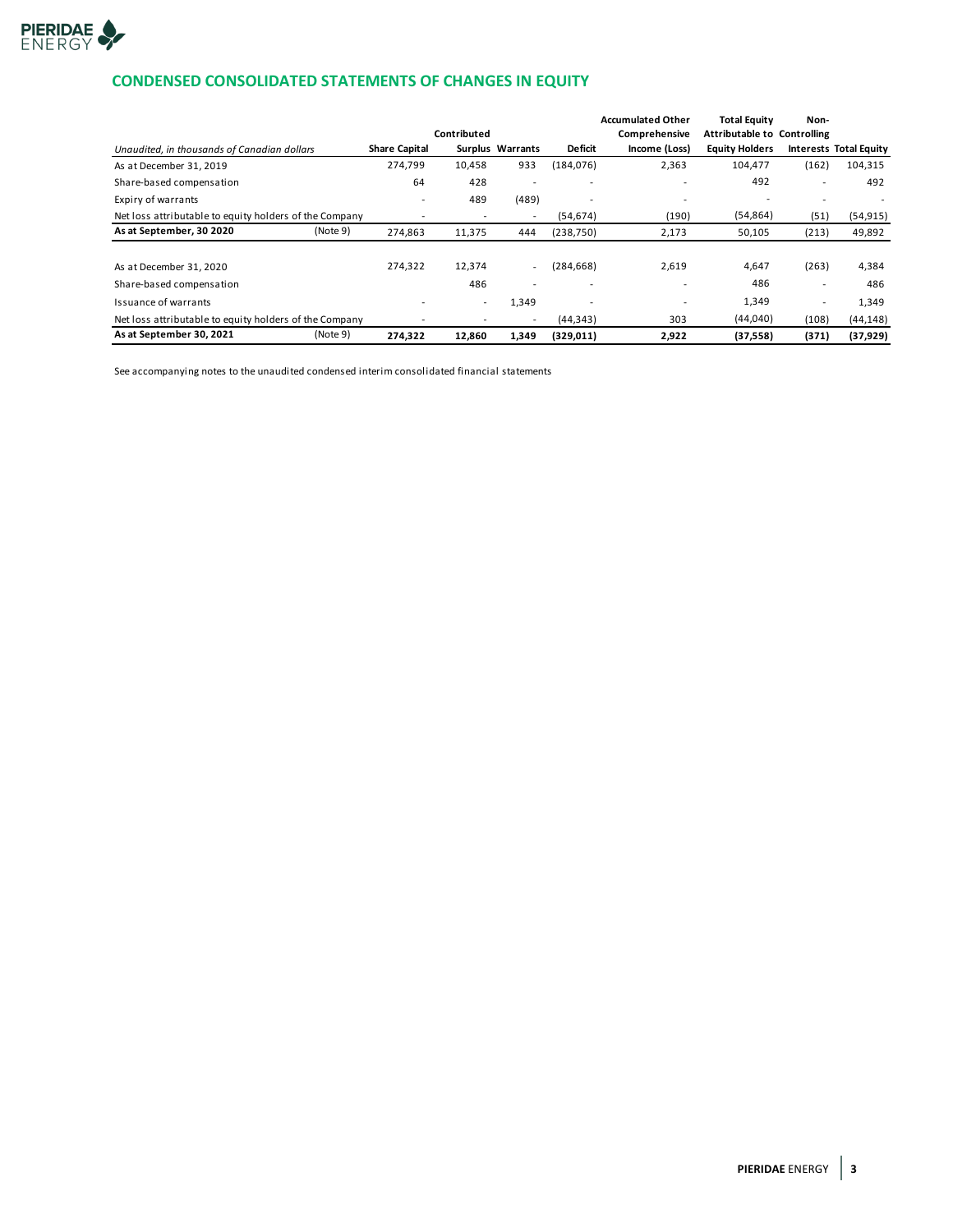

# **CONDENSED CONSOLIDATED STATEMENTS OF CASH FLOWS**

|                                                  |           |           |           | Three months ended September 30, Nine months ended September 30, |           |
|--------------------------------------------------|-----------|-----------|-----------|------------------------------------------------------------------|-----------|
| Unaudited, in thousands of Canadian dollars      |           | 2021      | 2020      | 2021                                                             | 2020      |
|                                                  |           |           |           |                                                                  |           |
| <b>Operating activities</b>                      |           |           |           |                                                                  |           |
| Net loss                                         |           | (14, 846) | (29, 845) | (44, 451)                                                        | (54, 725) |
| Unrealized loss on risk management contracts     |           |           | 126       |                                                                  | 159       |
| Depletion and depreciation                       |           | 10,634    | 9,057     | 32,466                                                           | 28,561    |
| Accretion of financing costs                     | (Note 11) | 6,209     | 3,662     | 17,679                                                           | 11,017    |
| Non-cash interest expense                        |           | 4,831     |           | 7,938                                                            |           |
| Accretion of decommissioning obligations         |           |           | 209       |                                                                  | 632       |
| Share-based compensation                         |           | 202       | 110       | 486                                                              | 428       |
| Change in provisions                             |           |           | (1,969)   |                                                                  |           |
| Loss on asset disposition                        |           |           | 6         |                                                                  | 6         |
| Unrealized loss (gain) on foreign exchange       |           |           | 180       |                                                                  | 10        |
| Share of net loss of associates                  |           |           | 3         |                                                                  | 9         |
| Other amounts payable                            | (Note 14) | (1,033)   | 627       | (10, 767)                                                        | 627       |
| Settlement of decomissioning obligations         | (Note 8)  | (73)      | (1,077)   | (1,750)                                                          | (1,740)   |
| Changes in non-cash working capital              | (Note 13) | 961       | 14,370    | 28,377                                                           | 14,888    |
| Cash (used in) provided by operating activities  |           | 6,885     | (4,541)   | 29,978                                                           | (128)     |
|                                                  |           |           |           |                                                                  |           |
| <b>Investing activities</b>                      |           |           |           |                                                                  |           |
| Additions to property, plant and equipment       | (Note 5)  | (9,460)   | (6,021)   | (31, 013)                                                        | (6, 446)  |
| Additions to exploration and evaluation assets   | (Note 6)  | (392)     | (12)      | (2, 412)                                                         | (1,871)   |
| Proceeds from asset disposition                  |           |           | 75        | (54)                                                             | 75        |
| Changes in non-cash working capital              | (Note 13) | 5,581     | 4,563     | 6,186                                                            | 4,563     |
| Cash (used in) provided by investing activities  |           | (4,271)   | (1,395)   | (27,293)                                                         | (3,679)   |
|                                                  |           |           |           |                                                                  |           |
| <b>Financing activities</b>                      |           |           |           |                                                                  |           |
| Issuance of share capital, net of costs          |           |           |           |                                                                  | 64        |
| Restricted cash                                  |           |           | 17,692    | (198)                                                            | 16,967    |
| Repayment of term debt                           |           | (400)     |           | (800)                                                            |           |
| Payments on lease obligations                    |           | (638)     | (660)     | (1,948)                                                          | (2,037)   |
| Cash (used in) provided by financing activities  |           | (1,038)   | 17,032    | (2,946)                                                          | 14,994    |
|                                                  |           |           |           |                                                                  |           |
| Increase (decrease) in cash and cash equivalents |           | 1,576     | 11,096    | (261)                                                            | 11,187    |
| Cash and cash equivalents, beginning of period   |           | 9,740     | 10,475    | 11,069                                                           | 9,567     |
| Effect of foreign exchange on cash               |           | (205)     | (1, 149)  | 303                                                              | (332)     |
| Cash and cash equivalents, end of period         |           | 11,111    | 20,422    | 11,111                                                           | 20,422    |
|                                                  |           |           |           |                                                                  |           |
| Cash paid:                                       |           |           |           |                                                                  |           |
| Interest paid in cash                            |           | 3.194     | 7.767     | 15.622                                                           | 23.133    |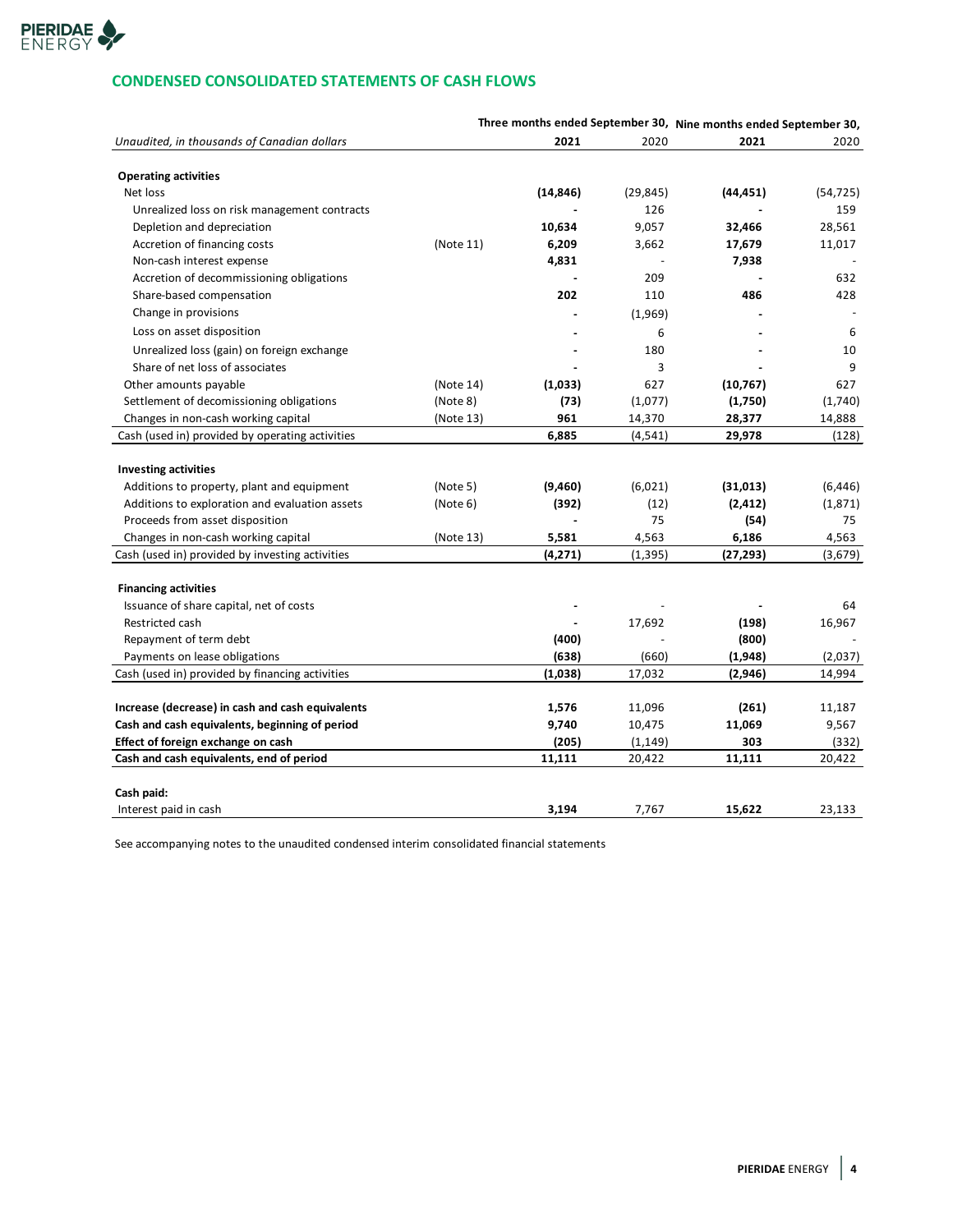

# **NOTES TO THE UNAUDITED CONDENSED CONSOLIDATED FINANCIAL STATEMENTS**

#### **1. Corporate Information**

Pieridae Energy Limited (the "Company" or "Pieridae") is a publicly traded, Canadian based Company in the business of developing, producing and processing natural gas, and the production of natural gas liquids ("NGL's"). It is also engaged in the development of a fully integrated liquefied natural gas ("LNG") project to be built in Goldboro, Nova Scotia. The common shares of Pieridae trade on the Toronto Stock Exchange ("TSX") under the symbol PEA. The Company was incorporated on May 29, 2012 under the laws of Canada. It is headquartered at 3100, 308 - 4th Avenue SW, Calgary, Alberta, T2P 0H7.

Many of the Company's oil and natural gas activities involve jointly owned assets. These condensed interim consolidated financial statements reflect only the Company's proportionate interest in such activities and are comprised of the Company and its subsidiaries.

These condensed interim consolidated financial statements were approved by the Board of Directors of Pieridae on November 10, 2021.

#### **2.Basis of presentation**

These unaudited condensed interim consolidated financial statements ("interim financial statements") and the notes thereto have been prepared in accordance with International Financial Reporting Standards ("IFRS") as issued by the International Accounting Standards Board ("IASB") applicable to the preparation of interim financial statements, including International Accounting Standard 34, Interim Financial Reporting ("IAS 34"). These interim financial statements have been prepared following the same accounting policies and methods of computation as the Company's annual consolidated financial statements as at and for the year ended December 31, 2020. Certain information and disclosures normally required to be included in the notes to the annual financial statements have been condensed or omitted. Accordingly, these condensed interim consolidated financial statements should be read in conjunction with the annual consolidated financial statements as at and for the year ended December 31, 2020. Comparative amounts have been reclassified to match the current period presentation. There were no changes to the Company's operating segments during the period.

As at September 30, 2021 the Company had negative equity of \$37.9 million, and current liabilities exceeded current assets by \$52.5 million. During the nine months ended September 30, 2021, the Company generated a net loss of \$44.5 million and had to defer it's commitment due in October 2021 related to its Credit Agreement, refer to note 7. Additionally, the Company has been unable to meet key conditions necessary to make a final investment decision on the Goldboro LNG Project which would have facilitated near-term financial flexibility. These factors impact the Company's ability to secure further financing and indicate the existence of material uncertainties that may cast significant doubt about the Company's ability to continue as a going concern. These consolidated financial statements do not reflect adjustments in the carrying value of assets and liabilities, revenue or expenses, nor the statement of financial position classification that could be necessary if the going concern assumption was not valid. Such adjustments could be material.

#### **Significant accounting judgments and estimates**

The preparation of these interim financial statements in conformity with IFRS requires management to make judgments, estimates and assumptions that affect the application of accounting policies and the reported amounts of assets and liabilities, revenue and expenses, and related disclosures with respect to contingent assets and liabilities. Pieridae bases judgments, estimates and assumptions on current facts, historical experience and various other factors that are reasonable under the circumstances. The economic environment could also impact certain judgments, estimates and discount rates necessary to prepare these interim financial statements, including significant estimates and judgments used in assessing for impairment indicators in the current economic environment. Actual results could differ materially from estimates and assumptions. Pieridae reviews estimates and underlying assumptions on an ongoing basis and make revisions as determined necessary by management. Such revisions are recognized in the period in which the estimates are revised and may impact future periods as well.

Critical accounting judgments and estimates used in preparing the interim financial statements are described in Pieridae's consolidated financial statements for the year ended December 31, 2020. Current conditions have increased the complexity in making judgments, estimates and assumptions used to prepare the interim financial statements, particularly related to the following: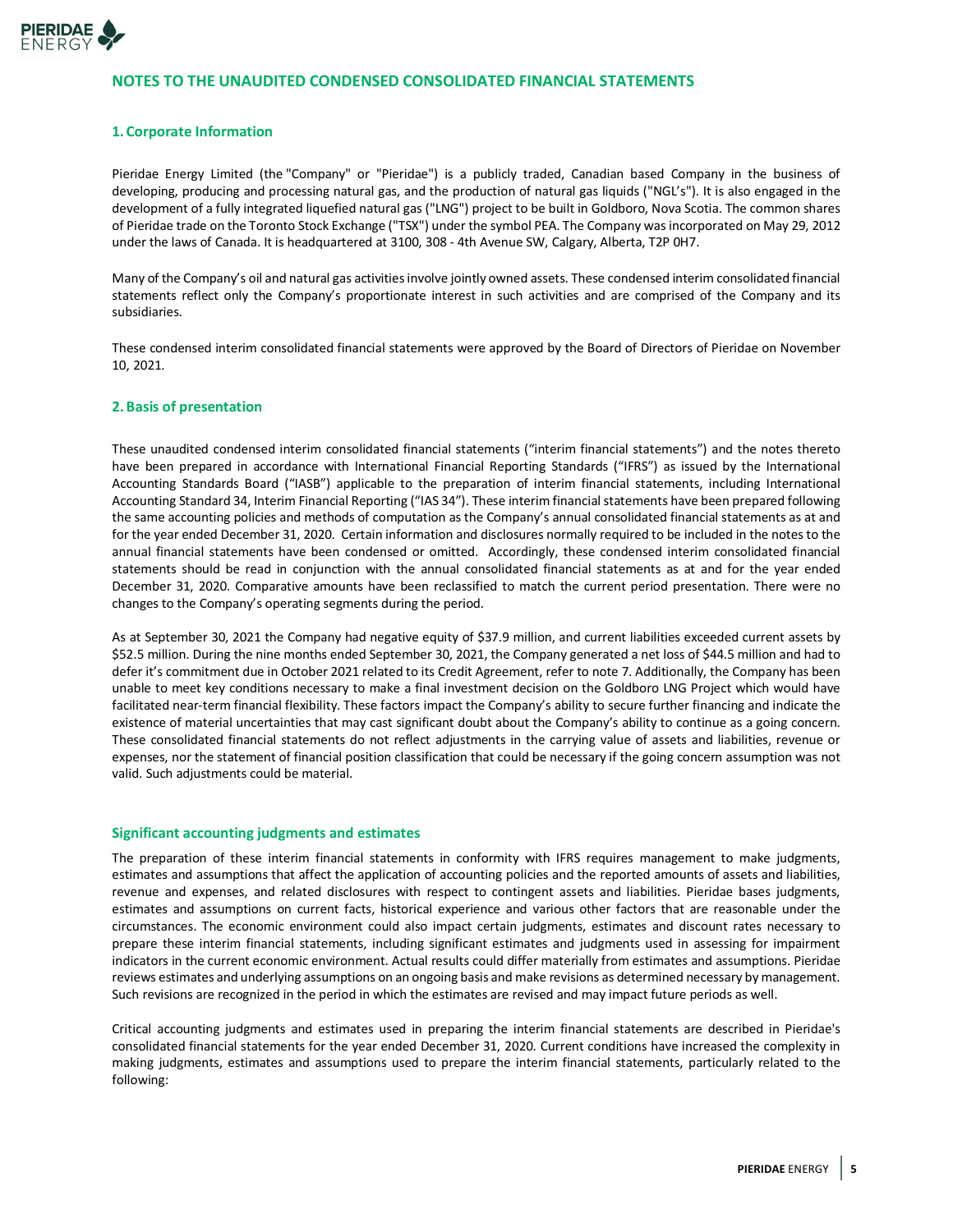

#### **(i) Impairment of petroleum and natural gas assets**

For the purposes of determining whether impairment of petroleum and natural gas assets has occurred, and the extent of any impairment or its reversal, the key assumptions the Company uses in estimating future cash flows are forecasted petroleum and natural gas prices, expected production volumes and anticipated recoverable quantities of proved and probable reserves. These assumptions are subject to change as new information becomes available. Changes in economic conditions can also affect the rate used to discount future cash flow estimates. Changes in the aforementioned assumptions could affect the carrying amounts of assets.

#### **3.New Accounting Policies and Standards**

#### **New accounting standards and amendments not yet adopted**

The Company has not adopted any new accounting policies in the current period. Further, there are currently no not-yet-effective IFRS or IFRIC interpretations that are expected to have a material impact on the Company.

#### **4. Segmented Financial Information**

The Company has two operating segments: Upstream and Corporate and LNG. Upstream assets include materials inventory acquired as part of the Acquisition on October 16, 2019. As at September 30, the Company held \$23.9 million (December 31, 2020 - \$23.9 million) of materials inventory.

| <b>Segmented Information</b>                 | Three months ended September 30, |           |                 |                              |              |                |  |
|----------------------------------------------|----------------------------------|-----------|-----------------|------------------------------|--------------|----------------|--|
|                                              | Upstream                         |           | Corporate & LNG |                              | Consolidated |                |  |
| Unaudited, in thousands of Canadian dollars  | 2021                             | 2020      | 2021            | 2020                         | 2021         | 2020           |  |
| Revenue                                      |                                  |           |                 |                              |              |                |  |
| Petroleum and natural gas                    | 77,089                           | 48,347    |                 |                              | 77,089       | 48,347         |  |
| Royalties                                    | (6,024)                          | (1, 195)  |                 | $\qquad \qquad \blacksquare$ | (6,024)      | (1, 195)       |  |
|                                              | 71,065                           | 47,152    | ٠               | $\blacksquare$               | 71,065       | 47,152         |  |
| Other income                                 | 599                              | 1,386     |                 |                              | 599          | 1,386          |  |
| Third party processing                       | 3,633                            | 6,009     |                 | ٠                            | 3,633        | 6,009          |  |
|                                              | 75,297                           | 54,547    |                 | $\qquad \qquad \blacksquare$ | 75,297       | 54,547         |  |
| Realized gain on risk manangement contracts  |                                  |           |                 |                              |              |                |  |
| Unrealized loss on risk management contracts |                                  | 7         |                 |                              |              | $\overline{7}$ |  |
|                                              | 75,297                           | 54,554    | ä,              | $\blacksquare$               | 75,297       | 54,554         |  |
| <b>Expenses</b>                              |                                  |           |                 |                              |              |                |  |
| Operating                                    | 52,679                           | 51,543    |                 |                              | 52,679       | 51,543         |  |
| Transportation                               | 4,698                            | 3,650     |                 |                              | 4,698        | 3,650          |  |
| General and administrative                   | 4,827                            | 1,424     | 1,923           | 4,431                        | 6,750        | 5,855          |  |
| Development (Note 14)                        | ä,                               |           | 783             | 2,472                        | 783          | 2,472          |  |
| Finance                                      | 14,270                           | 11,746    | 140             |                              | 14,410       | 11,746         |  |
| Depletion and depreciation                   | 10,452                           | 8,878     | 182             | 179                          | 10,634       | 9,057          |  |
| Share-based compensation                     | 127                              | 45        | 75              | 65                           | 202          | 110            |  |
| Foreign exchange gain                        | (13)                             | (43)      |                 |                              | (13)         | (43)           |  |
| Share of net loss of associates              |                                  | 3         |                 |                              |              | 3              |  |
| Gain on asset disposition                    |                                  | 6         |                 |                              |              | 6              |  |
|                                              | 87,040                           | 77,252    | 3,103           | 7,147                        | 90,143       | 84,399         |  |
| <b>Net loss</b>                              | (11, 743)                        | (22, 698) | (3, 103)        | (7, 147)                     | (14, 846)    | (29, 845)      |  |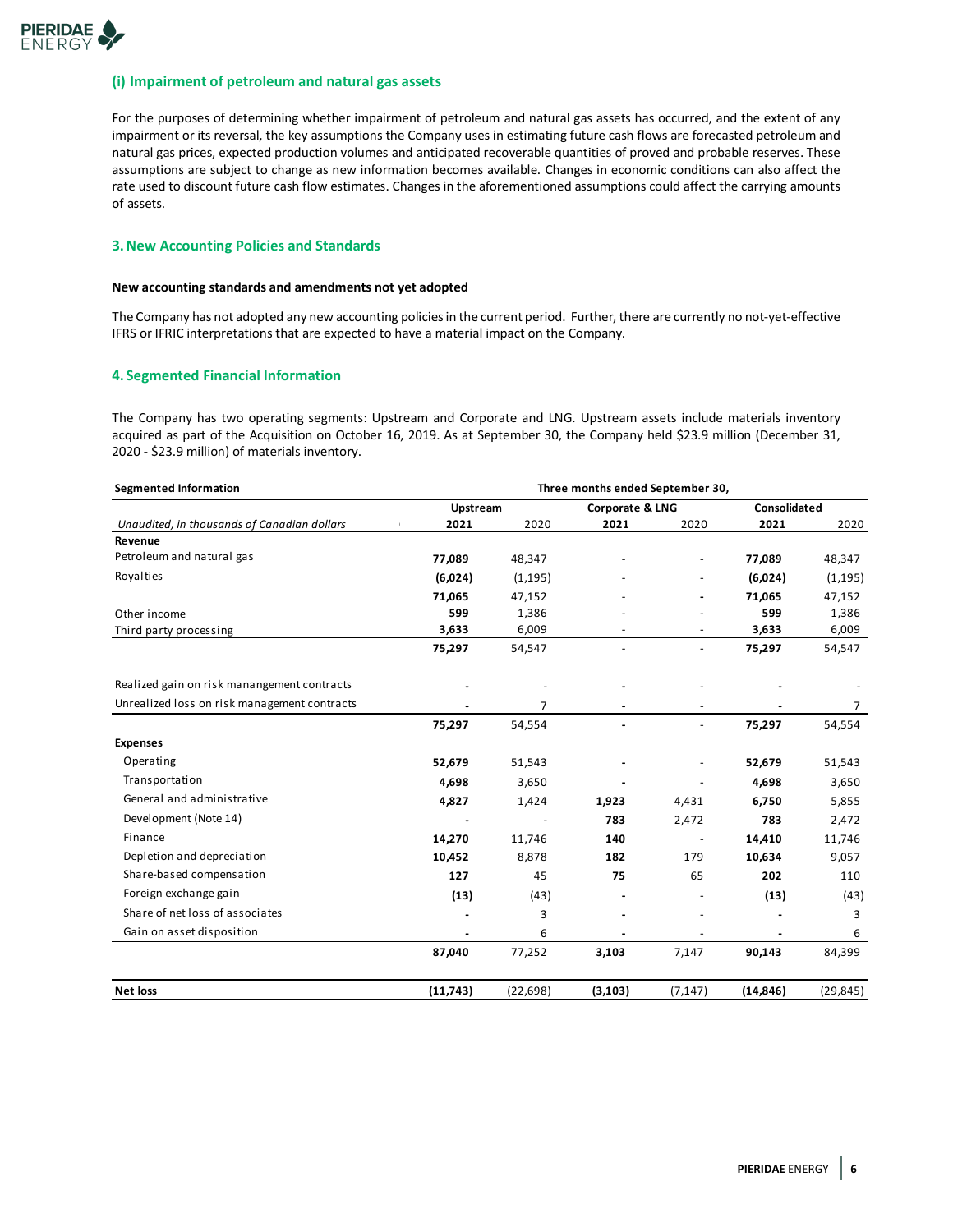

| <b>Segmented Information</b>                  | Nine months ended September 30, |           |                          |                          |           |              |  |
|-----------------------------------------------|---------------------------------|-----------|--------------------------|--------------------------|-----------|--------------|--|
|                                               | Upstream                        |           | Corporate & LNG          |                          |           | Consolidated |  |
| Unaudited, in thousands of Canadian dollars   | 2021                            | 2020      | 2021                     | 2020                     | 2021      | 2020         |  |
| Revenue                                       |                                 |           |                          |                          |           |              |  |
| Petroleum and natural gas                     | 230,207                         | 167,359   |                          |                          | 230,207   | 167,359      |  |
| Royalties                                     | (13, 718)                       | (5,207)   |                          |                          | (13, 718) | (5,207)      |  |
|                                               | 216,489                         | 162,152   |                          |                          | 216,489   | 162,152      |  |
| Other income                                  | 2,921                           | 2,669     |                          |                          | 2,921     | 2,669        |  |
| Third party processing                        | 12,279                          | 19,737    |                          |                          | 12,279    | 19,737       |  |
|                                               | 231,689                         | 184,558   | $\overline{\phantom{a}}$ | $\blacksquare$           | 231,689   | 184,558      |  |
| Realized gain on risk manangement contracts   | $\blacksquare$                  | 12,708    |                          |                          |           | 12,708       |  |
| Unrealized loss on risk manangement contracts |                                 | (159)     |                          |                          |           | (159)        |  |
|                                               | 231,689                         | 197,107   |                          | $\overline{\phantom{a}}$ | 231,689   | 197,107      |  |
| <b>Expenses</b>                               |                                 |           |                          |                          |           |              |  |
| Operating                                     | 164,769                         | 147,947   |                          |                          | 164,769   | 147,947      |  |
| Transportation                                | 13,680                          | 11,425    |                          |                          | 13,680    | 11,425       |  |
| General and administrative                    | 13,037                          | 6,980     | 5,325                    | 11,562                   | 18,362    | 18,542       |  |
| Development (Note 14)                         |                                 |           | 4,525                    | 10,060                   | 4,525     | 10,060       |  |
| Finance                                       | 41,358                          | 35,067    | 477                      | $\overline{\phantom{a}}$ | 41,835    | 35,067       |  |
| Depletion and depreciation                    | 31,925                          | 28,028    | 541                      | 533                      | 32,466    | 28,561       |  |
| Share-based compensation                      | 286                             | 168       | 200                      | 260                      | 486       | 428          |  |
| Foreign exchange loss (gain)                  | 8                               | (213)     | 9                        |                          | 17        | (213)        |  |
| Share of net loss of associates               |                                 | 9         |                          |                          |           | 9            |  |
| Gain on asset disposition                     |                                 | 6         |                          |                          |           | 6            |  |
|                                               | 265,063                         | 229,417   | 11,077                   | 22,415                   | 276,140   | 251,832      |  |
| <b>Net loss</b>                               | (33, 374)                       | (32, 310) | (11,077)                 | (22, 415)                | (44, 451) | (54, 725)    |  |
|                                               | September December 31,          |           |                          |                          |           |              |  |
| As at                                         | 30, 2021                        | 2020      |                          |                          |           |              |  |
| <b>Ilnstream assets</b>                       | 000017                          | F2C71F    |                          |                          |           |              |  |

| As at                            | 30.2021 | 2020    |
|----------------------------------|---------|---------|
| Upstream assets                  | 488.847 | 536,715 |
| LNG assets                       | 6.794   | 14.451  |
| Corporate assets                 | 64.115  | 61,485  |
| <b>Total consolidated assets</b> | 559,756 | 612,651 |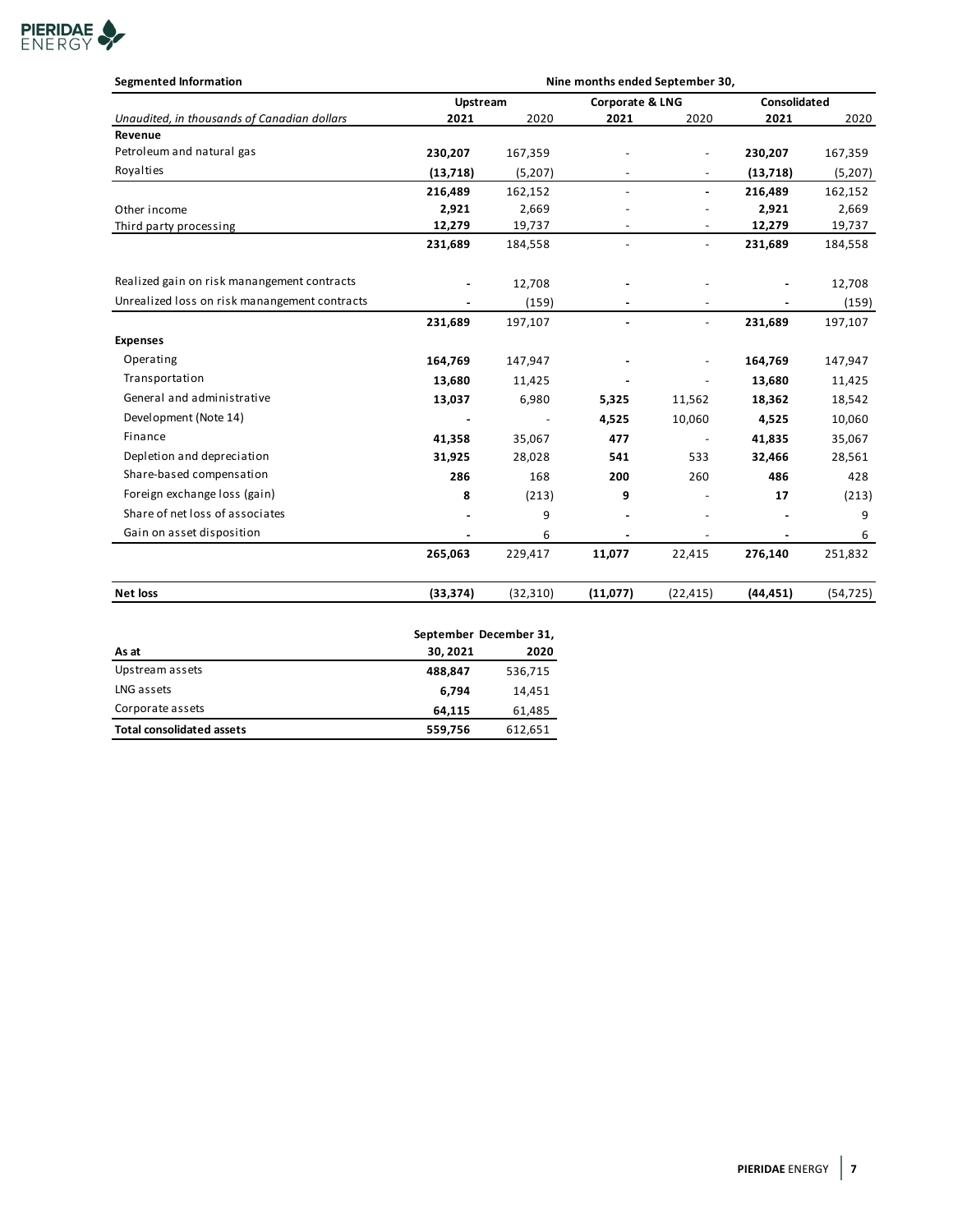# **PIERIDAE**<br>ENERGY

### **5. Property, Plant and Equipment**

| (5000s)                                        |                    |                   |
|------------------------------------------------|--------------------|-------------------|
| Cost                                           | September 30, 2021 | December 31, 2020 |
| Balance, January 1                             | 594,556            | 516,575           |
| Additions                                      | 31,013             | 13,269            |
| Change in decommissioning obligations (Note 8) | (50, 657)          | 65,253            |
| <b>Business acquisition</b>                    |                    | (541)             |
| Balance, end of period                         | 574,912            | 594,556           |
|                                                |                    |                   |
| <b>Accumulated Depletion and Depreciation</b>  | September 30, 2021 | December 31, 2020 |
| Balance, January 1                             | 79,829             | 21,527            |
| Depletion and depreciation                     | 30,506             | 41,426            |
| Impairment                                     |                    | 16,876            |
| Balance, end of period                         | 110,335            | 79,829            |
|                                                |                    |                   |
| <b>Net Book Value</b>                          | September 30, 2021 | December 31, 2020 |
| Balance, January 1                             | 514,727            | 495,048           |
| Balance, end of period                         | 464,577            | 514,727           |

Future development costs of Pieridae's proved and probable reserves of \$226.0 million (December 31, 2020 - \$226.0 million) were included in the depletion calculation for the three and nine months ended September 30, 2021.

At September 30, 2021, the Company determined that no indicators of impairment or impairment reversal exist in any of the Company's CGUs.

At December 31, 2020, impairment indicators existed on the Company's Northern and Central CGUs due to declines in reserves and forecasted commodity prices. An impairment test was performed and an impairment of \$16.9 million was recognized on the Company's Northern CGU as the estimated recoverable amount exceeded its carrying value. The impairment resulted from decreases in estimated future net revenues, mainly due to lower forecasted oil and natural gas prices. No impairment was recognized on the Company's Central CGU.

## **6. Exploration and Evaluation Assets**

| (\$ 000s)              | September 30, 2021 | December 31, 2020 |
|------------------------|--------------------|-------------------|
| Balance, January 1     | 3.255              | 1,077             |
| Additions              | 2.412              | 2,178             |
| Balance, end of period | 5.667              | 3,255             |

Exploration and evaluation ("E&E") assets consist of the Company's undeveloped land, seismic and exploration projects, which are pending the determination of technical feasibility and commercial viability. At September 30, 2021 and December 31, 2020, no impairment indicators were identified related to the Company's E&E assets.

# **7. Term Debt**

| (5000s)                      | September 30, 2021 | December 31, 2020 |
|------------------------------|--------------------|-------------------|
| Balance, January 1           | 219.555            | 202,913           |
| Accretion of financing costs | 15.530             | 15,085            |
| Interest paid in kind        | 7.938              | 1,557             |
| Balance, end of period       | 243,023            | 219,555           |

In July 2020, the Company received a \$6 million guarantee facility from Export Development Canada which was increased to \$8 million in June 2021. This guarantee facility provides for 100% guarantee to the issuing banks of the Company's existing and future letter of credit of which \$7.7 million was drawn at September 30, 2021 (December 31, 2020 - \$4.9 million).

In October 2019, the Company entered into a \$206.0 million senior secured fully drawn non-revolving term loan facility (the "Credit Agreement"). The Credit Agreement bears interest at a fixed rate of 12.0% per annum, accrued daily and payable quarterly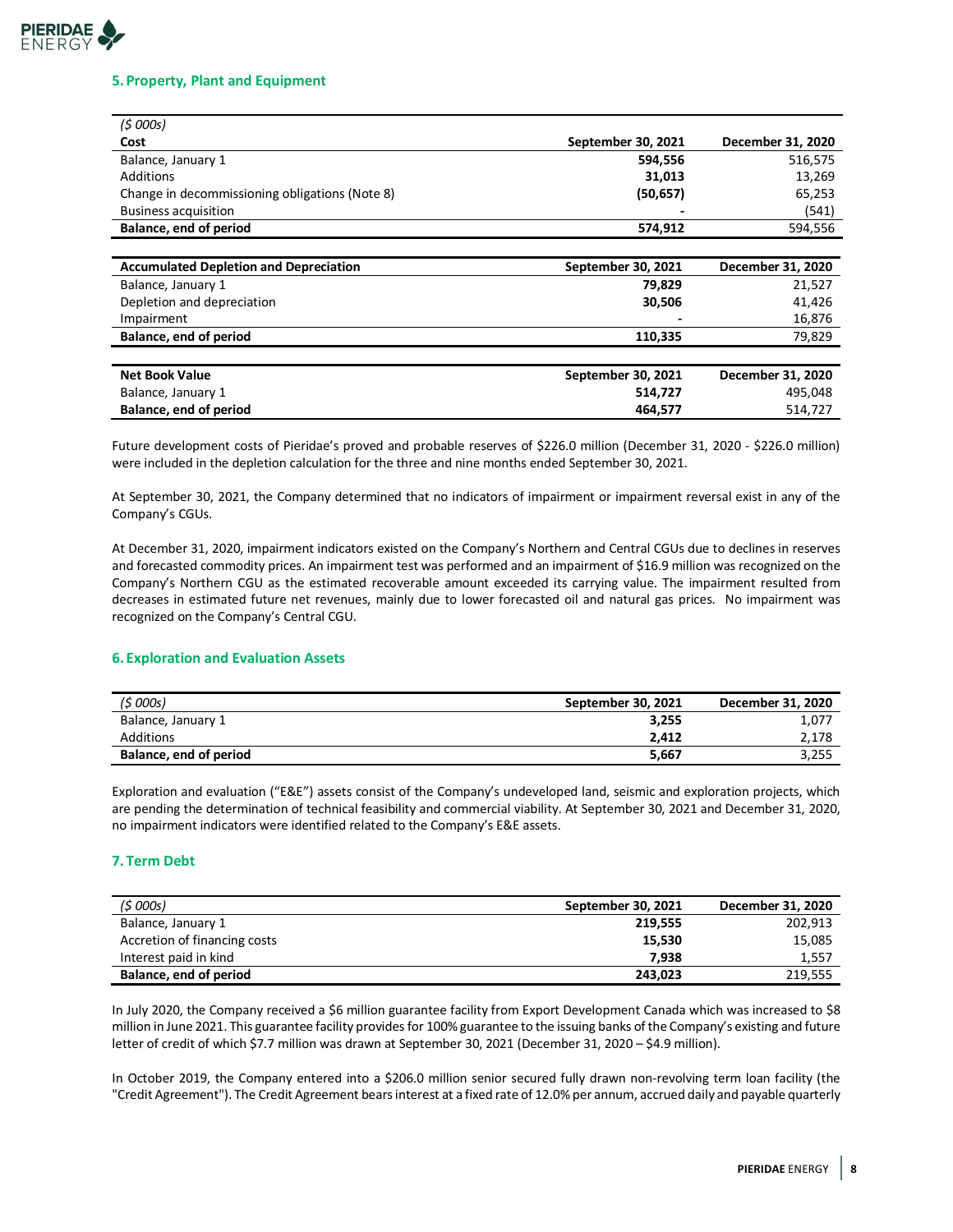

in cash. Additional interest of 3.0% per annum is payable quarterly in cash or, at the option of the Company and subject to the lender's approval, payable in kind ("PIK") by way of accruing to the principal outstanding. The Credit Agreement is repayable in full on October 16, 2023, however, the Company may repay the principal in whole or in part any time prior to October 16, 2023 upon 90 days written notice to the agent, without penalty. The Company incurred \$6.0 million of closing costs on closing of the Credit Facility, which were accounted for as transaction costs and netted against the value of the loan to be amortized over 48 months.

Under the terms of the Credit Agreement, unless the Company exercises a purchase right, but not an obligation, to acquire certain petroleum and natural gas properties from the lender for a purchase price of \$45.0 million in cash on or before October 16, 2021 (deferred to January 1, 2022 per below), the Company will pay a deferred fee in the amount of \$50.0 million to the agent. Pieridae is currently providing for the eventual payment of the deferred fee, and is accreting the \$50.0 million value as a deferred charged over 48 months and recognizing these amounts as a finance expense.

On March 23, 2021, a waiver was provided by the agent and lender to amend the requirement to hedge at least 60% of production volumes on an 18-month rolling average to 38% for March, 49% for April to September and 60% for October 2021 and onwards. In addition, the financial covenant of \$200 million minimum market capitalization threshold commencing June 30, 2021 was removed. Associated with this amendment, Pieridae issued 5,000,000 common share purchase warrants to the lender at an exercise price equal to \$0.70 per common share with an expiration date of March 31, 2026.

On June 30, 2021, the Company executed certain amendments to the Credit Agreement in order to allow for temporary amendments or waivers of certain covenants, as described below. Additionally, on September 30, 2021, amendments to the Credit Agreement were made to delay payment of the \$50.0 million deferred fee to January 1, 2022. Interest on this deferred fee will accrue from October 16, 2021 until paid in full. The Company also deferred an additional 6% of its third quarter interest through payment of interest in kind by accruing to the principle. Under the terms of the amended Credit Agreement:

- a minimum adjusted monthly working capital ratio of 1:1 was waived and temporarily reduced to 0.80:1 for the periods between August 2021 to October 2021 and 0.90:1 for November 2021. The amended working capital ratio covenant is calculated on an adjusted basis for 2021 to, among other things, normalize for the impact of planned gas processing facility turnarounds.
- (ii) Minimum of 60% of production on an 18-month rolling average hedge requirement was waived for the periods July 2021 through September 2021 (further waived through the September amendment through December 2021).
- (iii) the project milestone final investment decision date of September 30, 2021 was removed.

As at September 30, 2021 the Company was in compliance with, or had received waivers from the lender for, all covenants.

For the three and nine months ended September 30, 2021, the Company elected to PIK the 3.0% and additional 6.0% interest resulting in \$4.8 million (September 30, 2020 – nil) and \$7.9 million addition to the principal outstanding at September 30, 2021. The effective interest rate on the Company's term debt for the year ended September 30, 2021 was 21.8% (December 31, 2020  $-21.8%$ ).

## **8.Decommissioning Obligations**

| (5000s)                                 | September 30, 2021 | December 31, 2020 |
|-----------------------------------------|--------------------|-------------------|
| Balance, January 1                      | 270.440            | 206,520           |
| Additions                               |                    | 2,674             |
| Change in estimates                     |                    | (1,823)           |
| Change in discount rate                 | (50, 657)          | 64,402            |
| Settlement of obligations               | (1,750)            | (2, 173)          |
| Accretion                               |                    | 840               |
| Balance, end of period                  | 218.033            | 270,440           |
| Expected to be incurred within one year | 4.434              | 4.434             |
| Expected to be incurred beyond one year | 213.599            | 266.006           |

The Company's decommissioning obligations result from net ownership interests in petroleum and natural gas assets including well sites, gathering systems and processing facilities. The Company estimates the total undiscounted amount of cash flows required to settle its decommissioning obligations is approximately \$237.7 million (December 31, 2020 - \$237.7 million).

The Company used an observable, market-based and inflation adjusted risk-free real rate of return to estimate the present value of the decommissioning obligation. At September 30, 2021, the Company used a risk-free discount rate of 0.25% (December 31,  $2020 - -0.28%$ ).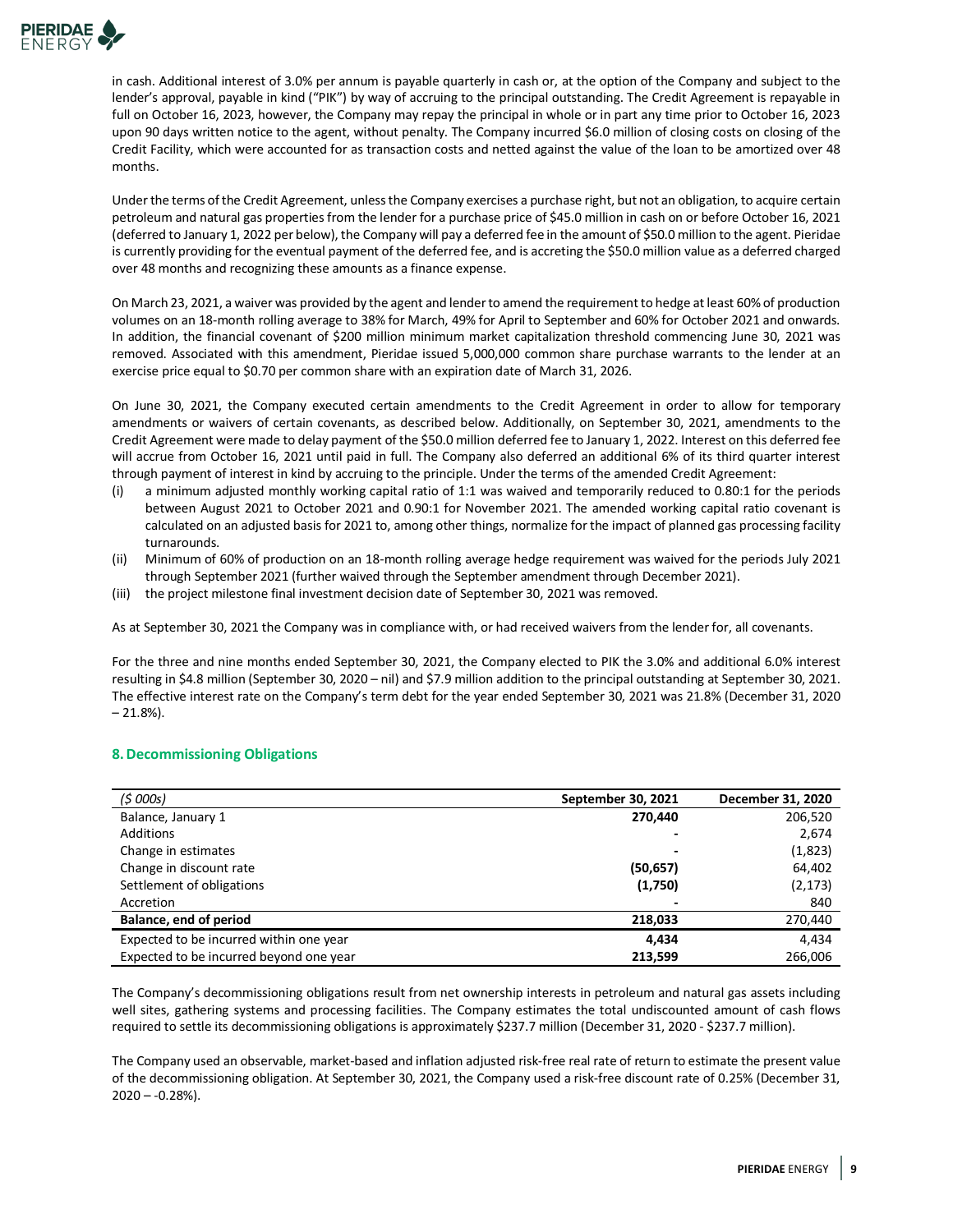

# **9. Share Capital**

#### **Issued and Outstanding Common Shares**

|                                    | September 30, 2021   | December 31, 2020        |                      |         |
|------------------------------------|----------------------|--------------------------|----------------------|---------|
| (\$ 000s except share amount)      | <b>Common shares</b> | Amount                   | <b>Common shares</b> | Amount  |
| Balance, January 1                 | 157,641,871          | 274.322                  | 157,561,174          | 274.799 |
| Shares issued on Shell acquisition |                      |                          |                      | (541)   |
| Share-based compensation           |                      |                          | 80,697               |         |
| Share issue costs (net of tax)     |                      | $\overline{\phantom{0}}$ | -                    | 64      |
| Balance, end of period             | 157,641,871          | 274.322                  | 157,641,871          | 274.322 |

#### **Warrants**

On March 31, 2021, the Company issued 5,000,000 common share purchase warrants to the senior lender, at an exercise price equal to \$0.70 per common share warrant (refer to Note 7). The Black-Scholes pricing model was used with the following assumptions to calculate the fair value of \$1.3 million for the warrants on issue date at March 31, 2021:

| Risk-free interest rate | 0.99%  |
|-------------------------|--------|
| Option life (years)     | 5.0    |
| Volatility              | 84.10% |

#### **Net loss per share – Basic and Diluted**

|                                                                       | Three months ended<br>September 30 |           | Nine months ended<br>September 30 |           |
|-----------------------------------------------------------------------|------------------------------------|-----------|-----------------------------------|-----------|
| (\$ 000s except share amount)                                         | 2021                               | 2020      | 2021                              | 2020      |
| Net loss for the period attributable to equity holders of the Company | (14, 913)                          | (29, 825) | (44, 343)                         | (54, 674) |
| Weighted average number of common shares (000s of shares)             | 157.642                            | 157.642   | 157.642                           | 157,631   |
| Dilutive effect of options (1)                                        |                                    |           |                                   |           |
| Weighted average common shares, diluted (000s of shares)              | 157.642                            | 157.642   | 157.642                           | 157,631   |
| Net loss per shares - basic and diluted                               | (0.09)                             | (0.19)    | (0.28)                            | (0.35)    |

 $<sup>(1)</sup>$  For the three and nine months ended September 30, 2021, 0.3 million and 0.1 million options were excluded from the diluted weighted average</sup> shares calculation as they were anti-dilutive (0.1 million and nil for the three and nine months ended September 30, 2020 respectively).

# **10. Petroleum and Natural Gas Sales**

The Company's major revenue sources are comprised of sales from the production of natural gas, condensate, natural gas liquids and sulphur. The sale of these products is recognized when control of the product transfers to the customer and the cash collection is reasonably probable, upon delivery of the product. The sale of produced commodities occurs under contracts of varying terms of up to one year. Revenues are typically collected on the 25th day of the month following sale. Product sales are based on fixed or variable price contracts. Transaction prices for variable priced contracts are based on benchmark commodity prices and other variable factors, including quality differentials and location. The Company's petroleum and natural gas revenues are set out below.

|                                       | Three months ended |        | Nine months ended |              |
|---------------------------------------|--------------------|--------|-------------------|--------------|
|                                       | September 30       |        |                   | September 30 |
| (\$ 000s)                             | 2021               | 2020   | 2021              | 2020         |
| <b>Natural Gas</b>                    | 47.601             | 28.787 | 144.278           | 105,058      |
| Condensate                            | 15,356             | 11.535 | 48,083            | 40,606       |
| NGL                                   | 10,169             | 6,125  | 27,805            | 17,291       |
| Sulphur                               | 3.963              | 1,900  | 10.041            | 4.404        |
| Total petroleum and natural gas sales | 77.089             | 48.347 | 230.207           | 167.359      |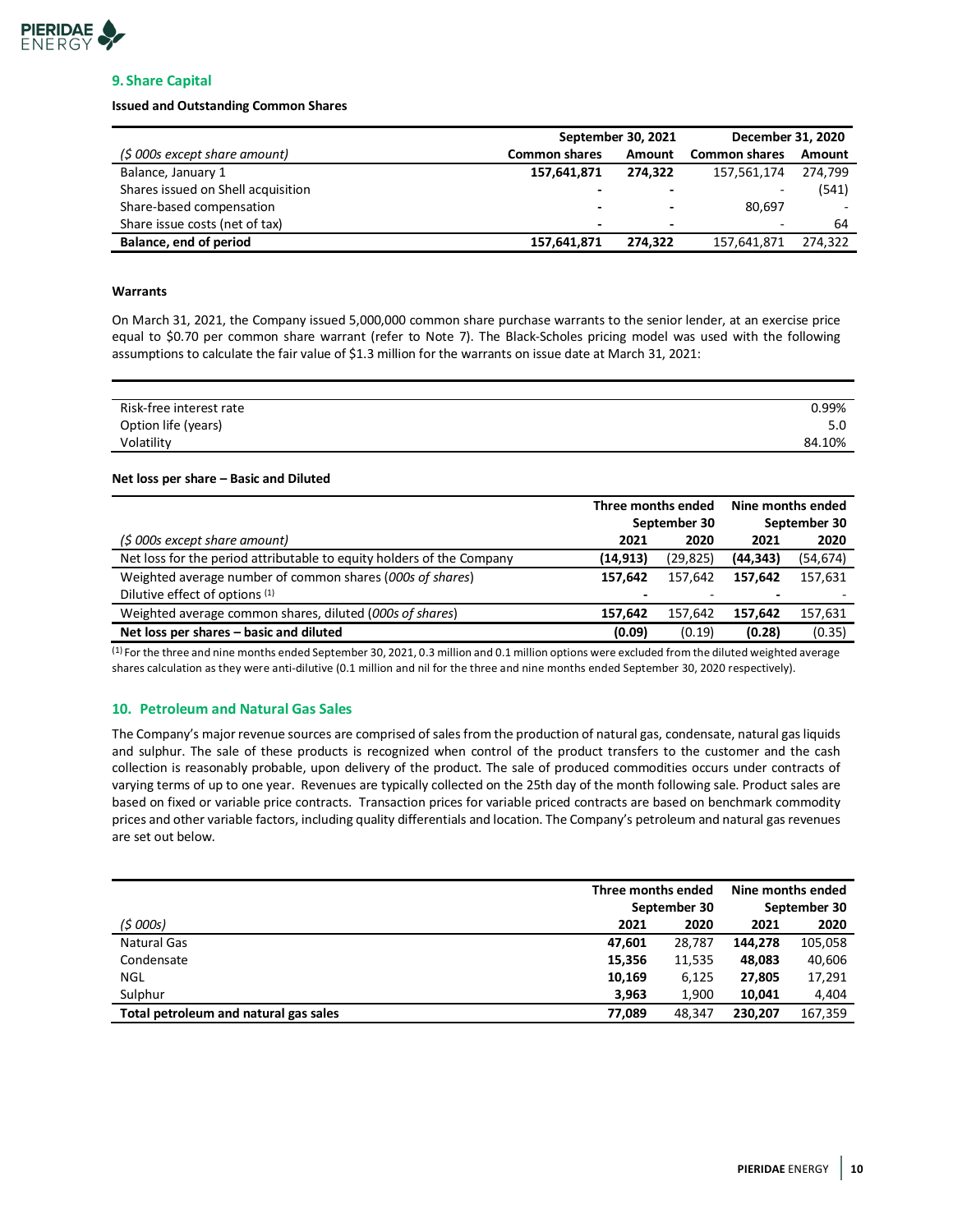

#### **11. Finance Expense**

|                                                   | Three months ended |        | Nine months ended |        |
|---------------------------------------------------|--------------------|--------|-------------------|--------|
|                                                   | September 30       |        | September 30      |        |
| (\$ 000s)                                         | 2021               | 2020   | 2021              | 2020   |
| Interest expense                                  | 8,159              | 7,839  | 24,034            | 23,384 |
| Accretion of financing costs                      | 6,209              | 3,662  | 17,679            | 11,017 |
| Interest income                                   | (7)                | (4)    | (19)              | (76)   |
| Accretion of decommissioning obligations (Note 8) |                    | 209    | -                 | 632    |
| Interest on lease liabilities                     | 49                 | 40     | 141               | 110    |
| <b>Total finance expense</b>                      | 14.410             | 11.746 | 41.835            | 35,067 |

#### **12. Financial Instruments and Risk Management**

#### **Fair Values**

The Company's risk management contracts, if any, are classified as Level 2 in the three-level fair value measurement hierarchy. Fair values for risk management contracts are determined using external counterparty information, which is compared to observable market data. At September 30, 2021, the Company did not enter into any financial risk management contracts.

Term Debt is classified as amortized costs and determined using internal information inherent to the Credit Agreement. At September 30, 2021, the fair value of term-debt is \$215.5 million (December 31, 2020 - \$206.0 million) compared to a carrying value of \$243.0 million (December 31, 2020 - \$219.6 million).

Certain non-derivative financial instruments measured at amortized cost including cash and cash equivalents, trade receivables and trade payables have carrying amounts that approximate their fair value due to the nature of the item or the short time to maturity. These instruments would be classified as Level II of the fair value hierarchy.

The Company has exposure to counterparty credit risk, liquidity risk and market risk. Pieridae recognizes that effective management of these risks is a critical success factor in managing organization and shareholder value. Risk management strategies, policies and limits ensure risks and exposures are aligned to the Company's business strategy and risk tolerance. The Board of Directors is responsible for providing risk management oversight and oversees how management assesses and monitors risk. The following analysis provides an assessment of those risks as at September 30, 2021.

#### **Credit risk**

Credit risk is the risk of financial loss to the Company if a customer or counterparty to a financial instrument fails to meet its contractual obligations and arises principally from the Company's receivable from partners in jointly owned assets, natural gas marketers and counterparties to derivative financial contracts. As at September 30, 2021, the Company did not have any financial risk management contracts.

The carrying amount of accounts receivable represents the maximum credit exposure. As at September 30, 2021 and December 31, 2020, the Company's accounts receivables consisted of:

| (\$ 000s)                             | September 30, 2021 | December 31, 2020 |
|---------------------------------------|--------------------|-------------------|
| Petroleum and natural gas marketers   | 25.267             | 26,968            |
| Partners in jointly owned assets      | 15.460             | 16,232            |
| Other (primarily government entities) | 1.996              | 1,700             |
| Total                                 | 42.723             | 44.900            |

As at September 30, 2021 and December 31, 2020, the Company's accounts receivables were aged as follows:

| (\$ 000s)                    | September 30, 2021 | December 31, 2020 |
|------------------------------|--------------------|-------------------|
| Current (less than 90 days)  | 35.312             | 36.454            |
| Past due (more than 90 days) | 7.411              | 8.446             |
| <b>Total</b>                 | 42.723             | 44.900            |

The Company has assessed the past due receivables and determined that no provision is required as at September 30, 2021.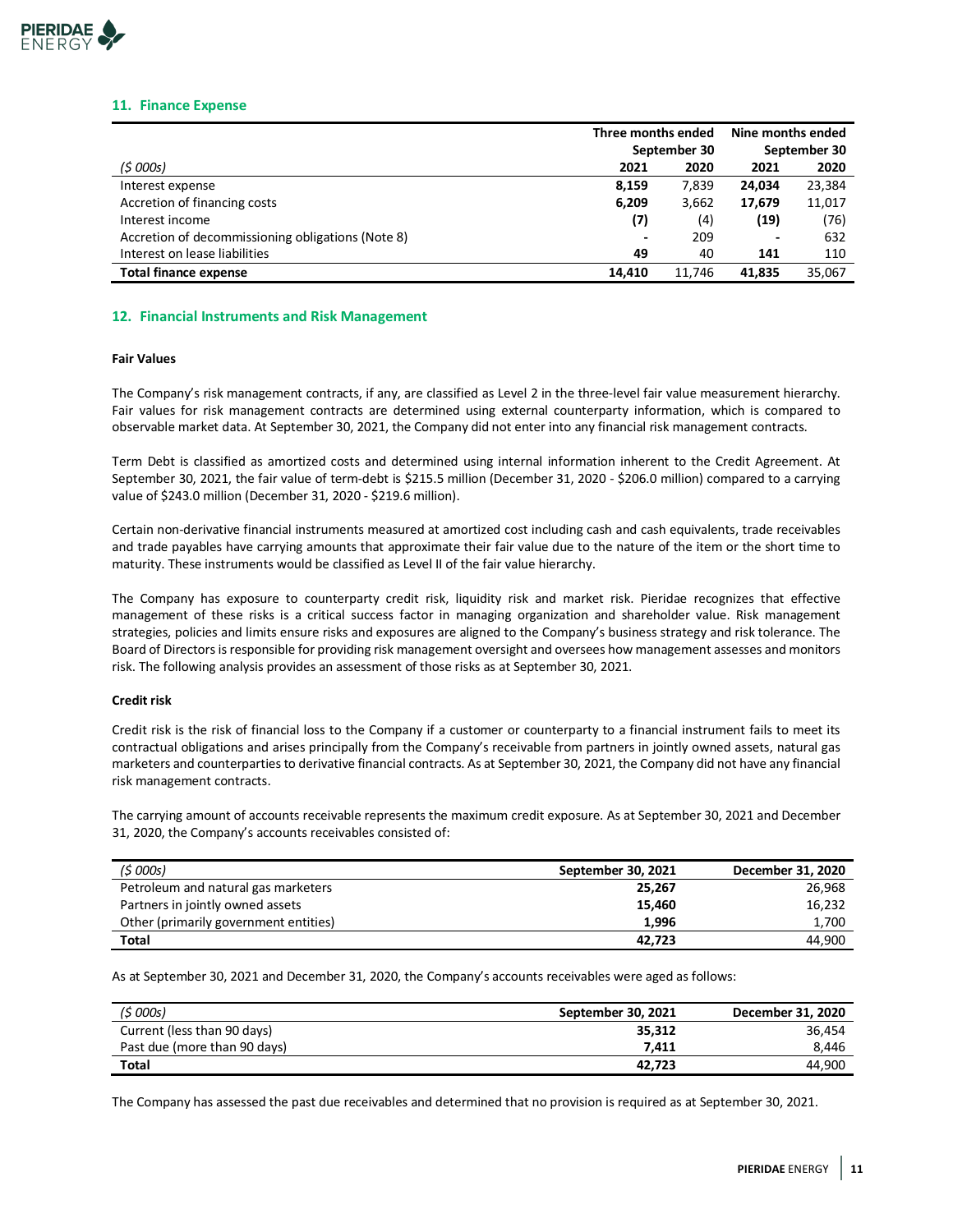

#### **Liquidity and funding risk**

Liquidity and funding risk is the risk that the Company may be unable to obtain sufficient cash or its equivalent in a timely and cost-effective manner in order to meet its commitments as they become due. The Company's objective in managing liquidity risk is to maintain sufficient readily available reserves in order to meet its liquidity requirements as they become due. The Company manages its liquidity risk by forecasting cash flows over a 12-month rolling time period to identify and allocate capital requirements. As at September 30, 2021, the Company's current liabilities exceed current assets by \$52.5 million. The Company is currently looking at strategic alternatives in an effort to generate sufficient liquidity to cover its commitments. These alternatives could include any or a combination of modifications to Pieridae's capital structure, cost reduction strategies, strategic alliances, and/or disposition of assets. On September 30, 2021, following negotiations with the senior lender, the Company made amendments to its Credit Agreement to delay payment of the \$50.0 million deferred fee to January 1, 2022. Refer to notes 2 and 7.

#### **Market risk**

Market risk is the risk that the fair value or future cash flows of a financial instrument will fluctuate because of changes in market conditions. Market risk comprises three types of risk: commodity price risk, interest rate risk and currency risk.

#### a. Commodity price risk

The Company's petroleum and natural gas production is directly subject to fluctuations in commodity prices. Fluctuations in commodity prices, both absolute and associated with changes in the Canadian to U.S. dollar exchange rate, and specifically the prices for natural gas, condensate and NGL's, could have significant impact on the Company's cash flows and its ability to sustain its operations. Such an exposure may impact the Company's operating cash flows, and its ability to attract the necessary investment to maintain operations.

The Company utilizes fixed price delivery contracts and derivative financial instruments as part of its overall risk management strategy to assist in managing the exposure to commodity price risk and the cost of power. Physical contracts are considered normal sales contracts and are not recorded at fair value but recognized in petroleum and natural gas revenue as contracts are settled. These financial instruments are not used for trading or speculative purposes.

The Company had the following fixed price physical commodity sales contracts in place at September 30, 2021.

| <b>Type of contract</b>   | Quantity     | <b>Time Period</b>  | <b>Contract Price</b> |
|---------------------------|--------------|---------------------|-----------------------|
| Fixed Price - Natural Gas | 172,500 GJ/d | Oct 2021            | CAD \$2.59/GJ         |
| Fixed Price - Natural Gas | 72,500 GJ/d  | Nov – Dec $2021$    | CAD \$3.12/GJ         |
| Fixed Price - Natural Gas | 60,000 GJ/d  | Jan – Mar 2022      | CAD \$3.01/GJ         |
| Fixed Price - Natural Gas | 83,500 GJ/d  | Apr – Oct 2022      | CAD \$2.29/GJ         |
| Fixed Price - Natural Gas | 17,500 GJ/d  | Nov 2022 - Mar 2023 | CAD \$2.88/GJ         |
| Fixed Price - Condensate  | 1.500 Bbl/d  | $Oct - Dec 2021$    | CAD \$54.95/Bbl       |

The Company did not have any commodity derivative contracts in place or associated realized gains or losses for the three and nine months ended September 30, 2021 (three and nine months ended September 30, 2020 – nil and realized gains of \$12.7 million respectively).

#### b. Interest rate risk

Interest rate risk is the risk that future cashflows will fluctuate as a result of changes in market interest rate. While the Company's interest rate exposure under its Credit Agreement is fixed, any new or additional debt could be subject to higher interest rates. Recently central banks have been cutting rates, resulting in historically low risk-free interest rates, however any future rate increases could have an impact on the economics of future debt financings associated with Pieridae's capital management plan.

#### c. Currency risk

Currency risk is the risk that cashflows will fluctuate as a result of changes in foreign currencies and the Canadian dollar. Certain of the Company's cashflows, primarily in relation to development expenses incurred on the Goldboro LNG project, are subject to currency risk. Associated accounts payable, accrued liabilities and commitments are denominated in US dollars, UK pound sterling and Euro. To date, the Company has not entered into any foreign currency transactions or financial instruments to manage currency risks, thus the sensitivities on 5% movement on Canadian/ US foreign exchange on such contracts are nil.